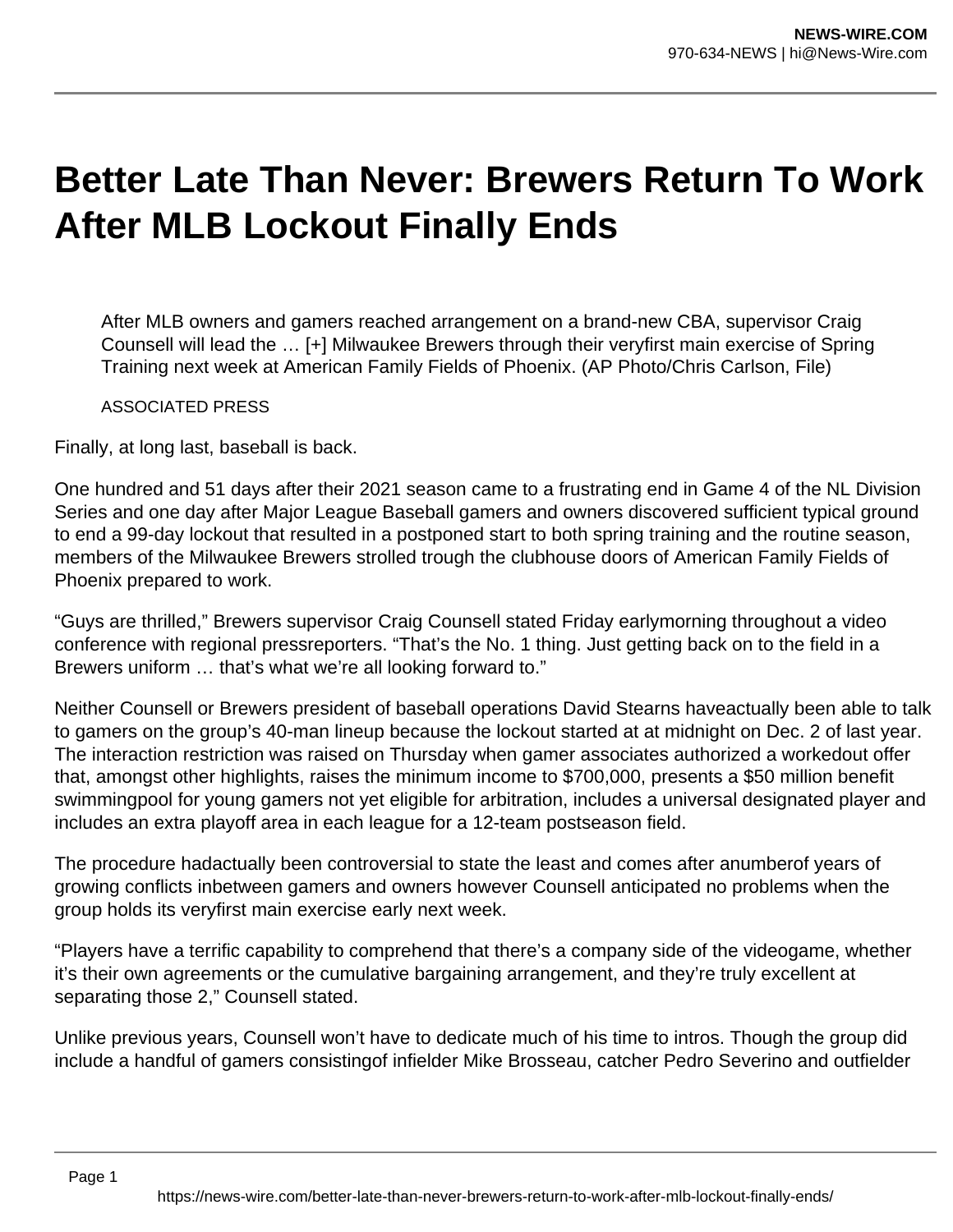Hunter Renfore, a bulk of the gamers on Milwaukee's 40-man lineup are back from last season.

Still, there is plenty of work to be done priorto real exercises start beginning with monitoring in on the development of reducer Devin Williams, who invested his winterseason rehabbing the hand he fractured at the end of the routine season. Because of the lockout, Williams and other gamers dealing with injuries and rehabilitation had to do so on their own without the capability to seekadvicefrom with the doctors or utilizing group centers.

Then, there's the obstacle of adjusting exercise and preparation to include the numerous guideline modifications on the horizon. As hasactually been the case in the previous, Counsell voiced his assistance for tries to enhance the quality of the videogame however advised perseverance priorto casting any judgement one method or another.

Part of that consistsof waiting for official ratification of the CBA, and the settled language included therein which would offer a more comprehensive understanding of what will alter, what won't and what might in the future.

"We have to get a couple of more days ahead to get whatever settled, to see what we're dealing with and then provide them some time as to how they play out and not rush to judgment."

From a work perspective, not much will modification from previous springs inspiteof the late start. In regular years, the veryfirst coupleof days would focus on pitchers getting their veryfirst bullpen sessions out of the method.

A comparable strategy will be in location early in this camp however because lotsof pitchers on Milwaukee's lineup went through parts of their typical spring developments on their own, Counsell anticipated to have a group prepared to hit the ground running come Sunday.

"It's going to appearance mostly really comparable to how we would ramp-up into the 4 days priorto spring training videogames in a regular year," Counsell stated.

The reduced Spring Training is comparable to 2 years ago, when groups returned from their pandemic hiatus for a three-week "Summer Camp" previous to playing a 60-game season. But unlike 2020, when the Brewers worked out at American Family Field, they'll have the advantage of their complete complex in Phoenix, with all its bells, whistles and resources; a complete enhance of gamers and, though reduced, a slate of exhibit videogames versus real challengers.

"There's plenty of time for this," Counsell stated. "I think actually it's simply going to increase everybody's focus and concentration, to make each day a actually excellent day and if you do that, you'll get to the season in terrific shape."

Milwaukee was initially setup to open the 2022 season at house versus the Diamondbacks on March31 Instead, the Brewers will play their veryfirst videogame on April 7, versus the Cubs at Wrigley Field with the house opener coming a week lateron versus the Cardinals.